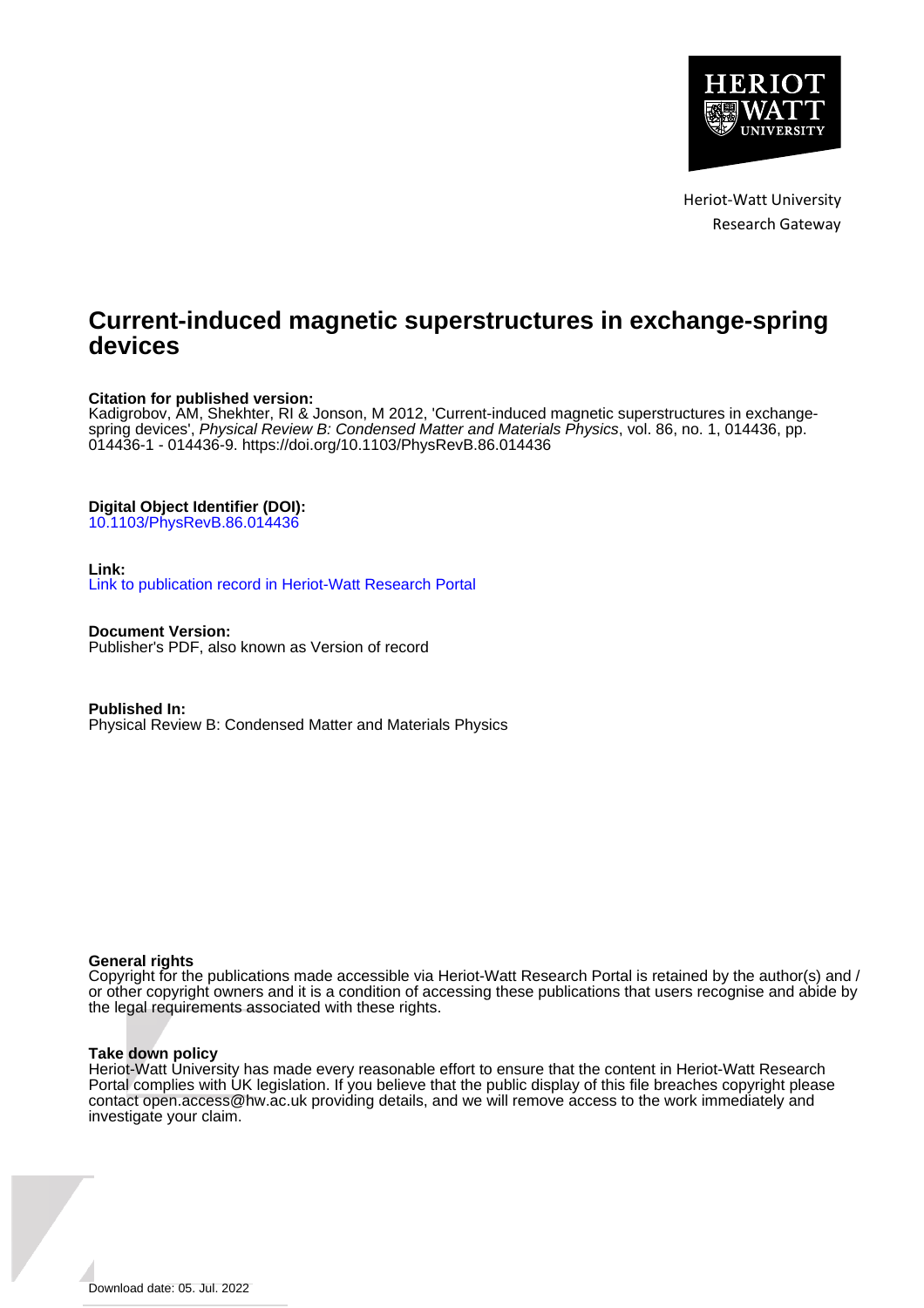## **Current-induced magnetic superstructures in exchange-spring devices**

A. M. Kadigrobov, <sup>1,2</sup> R. I. Shekhter,<sup>1</sup> and M. Jonson<sup>1,3,4</sup>

<sup>1</sup>*Department of Physics, University of Gothenburg, SE-412 96 Gothenburg, Sweden*

<sup>2</sup>*Theoretische Physik III, Ruhr-Universitat Bochum, D-44801 Bochum, Germany ¨*

<sup>3</sup>*SUPA, Institute of Photonics and Quantum Sciences, Heriot-Watt University, Edinburgh EH14 4AS, Scotland, UK*

<sup>4</sup>*Department of Physics, Division of Quantum Phases and Devices, Konkuk University, Seoul 143-701, Republic of Korea*

(Received 14 May 2012; revised manuscript received 5 July 2012; published 30 July 2012)

We investigate the potential to use a magnetothermoelectric instability that may be induced in a mesoscopic magnetic multilayer (F/f/F) to create and control magnetic superstructures. In the studied multilayer two strongly ferromagnetic layers (F) are coupled through a weakly ferromagnetic spacer (f) by an "exchange spring" with a temperature-dependent "spring constant" that can be varied by Joule heating caused by an electrical dc current. We show that in the current-in-plane configuration a distribution of the magnetization, which is homogeneous in the direction of the current flow, is unstable in the presence of an external magnetic field if the length *L* of the sample in this direction exceeds some critical value  $L_c \sim 10 \mu$ m. This spatial instability results in the spontaneous formation of a moving domain of magnetization directions, the length of which can be controlled by the bias voltage in the limit  $L \gg L_c$ . Furthermore, we show that in such a situation the current-voltage characteristic has a plateau with hysteresis loops at its ends and demonstrate that if biased in the plateau region the studied device functions as an exponentially precise current stabilizer.

DOI: [10.1103/PhysRevB.86.014436](http://dx.doi.org/10.1103/PhysRevB.86.014436) PACS number(s): 85*.*75*.*−d, 73*.*43*.*Qt, 73*.*63*.*−b, 85*.*75*.*Dd

#### **I. INTRODUCTION**

A useful tool for manipulating the local magnetic order in artificially structured materials is provided by the possibility to control the magnetization of a nanomagnet by injecting an electrical current. Several such scenarios have been discussed, including the so-called spin torque transfer (STT) technique based on the suggestion by Slonczewski<sup>1</sup> and Berger<sup>[2](#page-8-0)</sup> to use an injection current of spin-polarized electrons. The high current densities needed in this case can easily be achieved in electrical point contacts of submicron size, where densities of the order  $10^8 - 10^{10}$  A/cm<sup>2</sup> can be reached without significant heating of the material,  $3,4$  but for larger contacts thermal heating cannot be avoided. Instead, Joule heating caused by an (unpolarized) current can be used for thermal manipulation of magnetization. In Refs.  $5$  and  $6$ , this approach was proposed for varying the strength of the exchange coupling of two strongly ferromagnetic layers (F) separated by a weakly ferromagnetic spacer (f). In Ref. [6,](#page-8-0) the ability of an external magnetic field to change the relative orientation of the magnetization in the outer layers of an F/f/F trilayer magnetic stack was demonstrated. The result was that by varying the temperature, and hence varying the strength of the exchange-spring coupling through the spacer layer f, the relative orientation of the magnetization of the outer F layers could be continuously and reversibly changed from being parallel to being antiparallel. Consequently, Joule heating by forcing a dc current through the structure allows an electrothermal manipulation of the relative magnetization directions.

This kind of dc-current-induced manipulation of the magnetization direction was further studied and observed in stacks predicted to have nonlinear N- and S-shaped current-voltage characteristics (CVCs) in Refs. [6](#page-8-0) and [7,](#page-8-0) where temporal oscillations of the magnetization direction, temperature, and electric current in the magnetic stack were also investigated.

In this work we explore the possibility to use Joule heating by a current-in-plane (CIP) dc electrical current to control the spatial distribution of the magnetization directions in an exchange-spring layered structure of the type $8$  sketched in Fig. [1.](#page-2-0) We will show that if the voltage bias exceeds a critical value for which the sign of the differential resistance becomes negative, two coupled magnetic domain walls can spontaneously appear along the current flow (see Fig. [6\)](#page-6-0) at a distance from each other that can be controlled by the bias voltage.

Domain formation is of course not a new phenomenon. The Gunn effect, $9$  well known from the physics of semiconductors, is the name given to the spontaneous formation of (moving) electric domains in a semiconductor biased in a region of negative differential resistance (which requires N-shaped CVCs). Electric domains in normal metals can also appear (for a review see, e.g., Ref. [10\)](#page-8-0). These domains differ from those in semiconductors not only by the geneses of the N-shaped current-voltage characteristics but also in that the electric instability in a metal takes place under the local electric neutrality condition. Domains in metals may be due to structural<sup>[11](#page-8-0)</sup> and magnetic<sup>12,13</sup> transitions, a sharp temperature dependence of the resistance at low temperatures, and magnetic breakdown,  $14-20$  evaporation,  $21$ and melting. $22$  In all these cases, however, the domain sizes are macroscopically large, typically several cm. In contrast, we will show here that the N- and S-shaped CVCs of the magnetic exchange-spring structures suggested in Refs. [5–7](#page-8-0) may give rise to magnetothermoelectric domains with a characteristic size of the order of 10  $\mu$ m. The spatial distribution of the magnetization in these stacks can vary from one corresponding to a single magnetic domain wall to a spatially periodic magnetization distribution.

The structure of the paper is as follows. In Sec.  $\mathbf{II}$  $\mathbf{II}$  $\mathbf{II}$  we briefly discuss some important features of the temperature dependence of the magnetization orientation in the exchangecoupled stack sketched in Fig. [1](#page-2-0) and derive the N-shaped CVCs that are the prerequisite for the magnetothermoelectric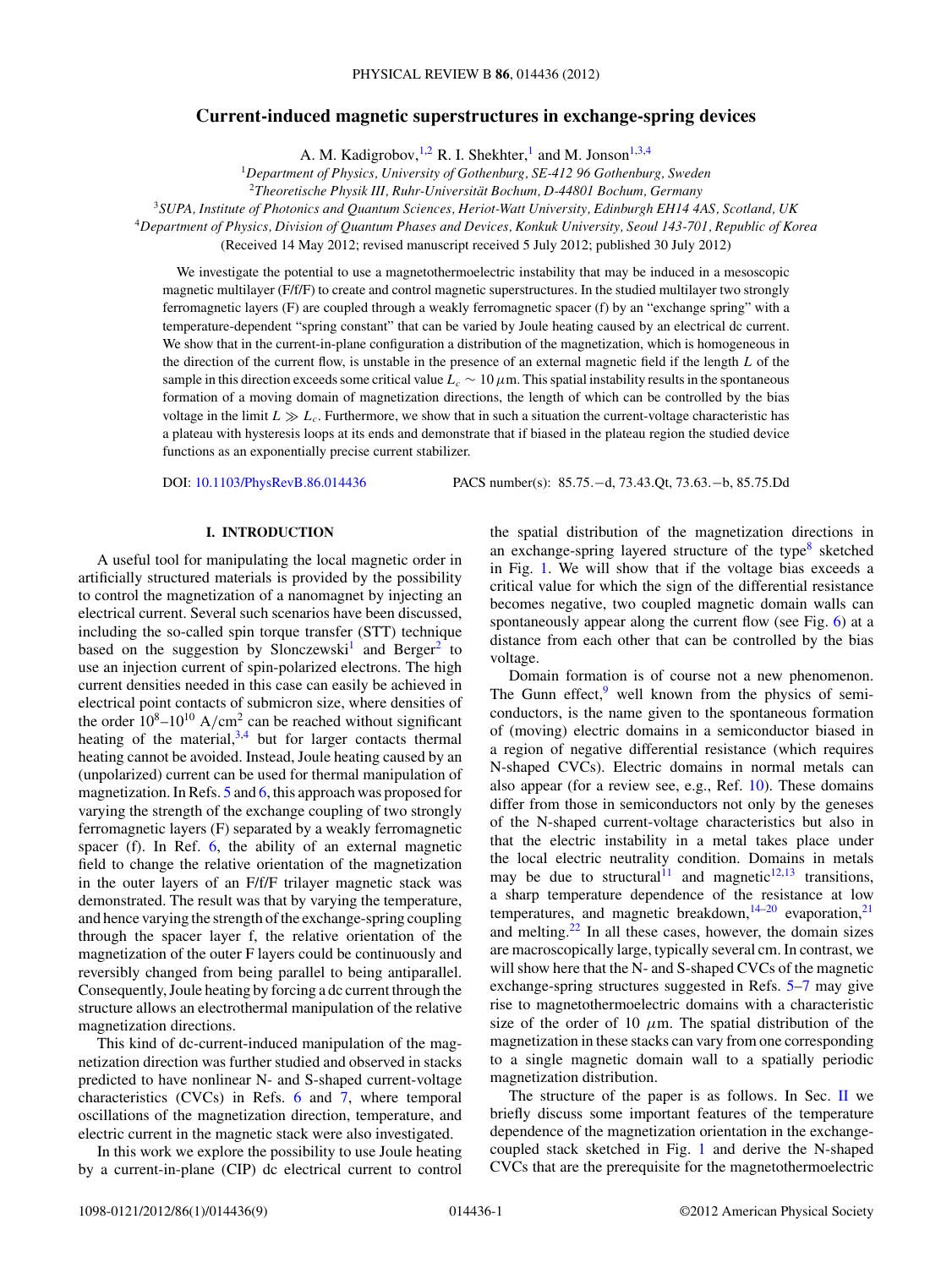<span id="page-2-0"></span>

FIG. 1. Orientation of the magnetic moments in the stack of three ferromagnetic layers discussed in the text. The magnetic moments in layers 0, 1, and 2 (whose relative magnitudes are indicated by the thickness of the short arrows) are coupled by the exchange interaction thus forming an exchange spring trilayer. An external magnetic field *H* is directed antiparallel to the magnetization in layer 0 and a current *J* flows in the plane of the layers (along the *x* axis). In panel A the stack temperature *T* is lower than the critical temperature  $T_c^{(or)}$  for the orientational phase transition in layer 1 and hence all the magnetic moments in the stack are parallel. In panel B, where  $T_c^{(1)} > T > T_c^{(or)}$ , the magnetic moments of layers 1 and 2 tilt towards the direction of the magnetic field; the angle  $\Theta$  between the magnetization directions in layers 0 and 2 increases with an increase of the stack temperature *T*, approaching  $\Theta = \pi$  as  $T \to T_c^{(1)}$ .

instability discussed in Sec. [III.](#page-4-0) There we show that under certain conditions an instability leads to spatially highly inhomogeneous distributions of the magnetization direction in one of the layers (layer 2 in Fig. 1), of the temperature, and of the electric field inside the magnetic stack, corresponding to the formation of a stable magnetothermoelectric domain (MTED) structure in the stack. In the concluding Sec. [IV](#page-7-0) we summarize the main results of the paper and estimate the values of the relevant parameters that lead to MTED formation.

#### **II. N-SHAPED CURRENT-VOLTAGE CHARACTERISTICS OF A MAGNETIC STACK UNDER JOULE HEATING**

The magnetic stack under consideration has three ferromagnetic layers as shown in Fig. 1. The outer two layers (0 and 2) are strongly ferromagnetic and coupled via the exchange interaction through a weakly ferromagnetic spacer layer (1). The Curie temperature  $T_c^{(1)}$  of layer 1 is assumed to be lower than the Curie temperatures  $T_c^{(0,2)}$  of layers 0 and 2. In addition we assume the magnetization direction of layer 0 to be fixed. A static external magnetic field *H*, directed opposite to the magnetization of layer 0, is required to be weak enough that at low temperatures *T* the magnetization of layer 2 is kept parallel to the magnetization of layer 0 due to the exchange interaction between them via layer 1. At  $H = 0$  and  $T > T_c^{(1)}$ this trilayer is similar to the spin-flip "free layer" widely used in memory device applications. $23$  The stack is incorporated into an external circuit in such a way that a current *J* flows through the cross-section of the layers and

$$
J = \left[\frac{1}{R\left(\Theta\right)} + \frac{1}{R_0}\right]V\,. \tag{1}
$$

Here  $R(\Theta)$  and  $R_0$  are the magnetoresistance and the angleindependent resistance of the stack,  $\Theta$  is the angle between the magnetization directions of layers 0 and 2, and *V* is the voltage drop across the stack.

In Ref. [6](#page-8-0) it was shown that a magnetic configuration with parallel orientations of the magnetization in layers 0, 1, and 2 becomes unstable if the temperature exceeds some critical temperature  $T_c^{(or)} < T_c^{(1)}$ . The magnetization direction in layer 2 smoothly tilts with an increase of the stack temperature *T* in the temperature interval  $T_c^{(or)} \le T \le T_c^{(1)}$  (see Fig. 1). The dependence of the equilibrium tilt angle  $\Theta$  between the magnetization directions of layers 0 and 2 on *T* and the magnetic field  $H$  is determined by the equation<sup>6</sup>

$$
\Theta = D(H, T) \sin \Theta, \ T < T_c^{(1)},
$$
\n
$$
\Theta = \pm \pi, \quad T \geq T_c^{(1)}, \tag{2}
$$

where

$$
D(H,T) = \frac{L_1 L_2 H M_2(T)}{4\alpha_1 M_1^2(T)} \approx D_0(H) \frac{T_c^{(1)}}{T_c^{(1)} - T}
$$
 (3)

and

$$
D_0(H) = \frac{\mu_B H}{k_B T_c^{(1)}} \left(\frac{L_1}{a}\right) \left(\frac{L_2}{a}\right).
$$
 (4)

Here  $L_{1,2}$  and  $M_{1,2}(T)$  are the widths and the magnetic moments of layers 1 and 2, respectively;  $\alpha_1 \sim I_1/aM_1^2(0)$  is the exchange constant,  $I_1$  is the exchange energy in layer 1,  $\mu_B$  is the Bohr magneton,  $k_B$  is Boltzmann's constant, and *a* is the lattice spacing.  $D(H,T)$  is a dimensionless parameter that determines how effective the external magnetic field is to cause the misorientation effect under consideration. More precisely, it is the ratio between the energy of magnetic layer 2 in the external magnetic field and the energy of the indirect exchange between layers 0 and 2 (see Fig. [2\)](#page-3-0). At low temperatures the indirect exchange energy prevails, the parameter  $D(H, T) < 1$ , and Eq. (2) has only one root,  $\Theta = 0$ ; thus a parallel orientation of magnetic moments in layers 0, 1, and 2 of the stack is thermodynamically stable. However, at temperature  $T_c^{(or)} < T_c^{(1)}$ , for which

$$
D\big(T_c^{(\text{or})},H\big)=1,
$$

two new solutions,  $\Theta = \pm |\theta_{\min}| \neq 0$ , appear. The parallel magnetization corresponding to  $\Theta = 0$  is now unstable, and the direction of the magnetization in region 2 tilts with an increase of temperature in the interval  $T_c^{(or)} \le T \le T_c^{(1)}$  [see Fig. 1(b)]. The critical temperature  $T_c^{(or)}$  of this orientational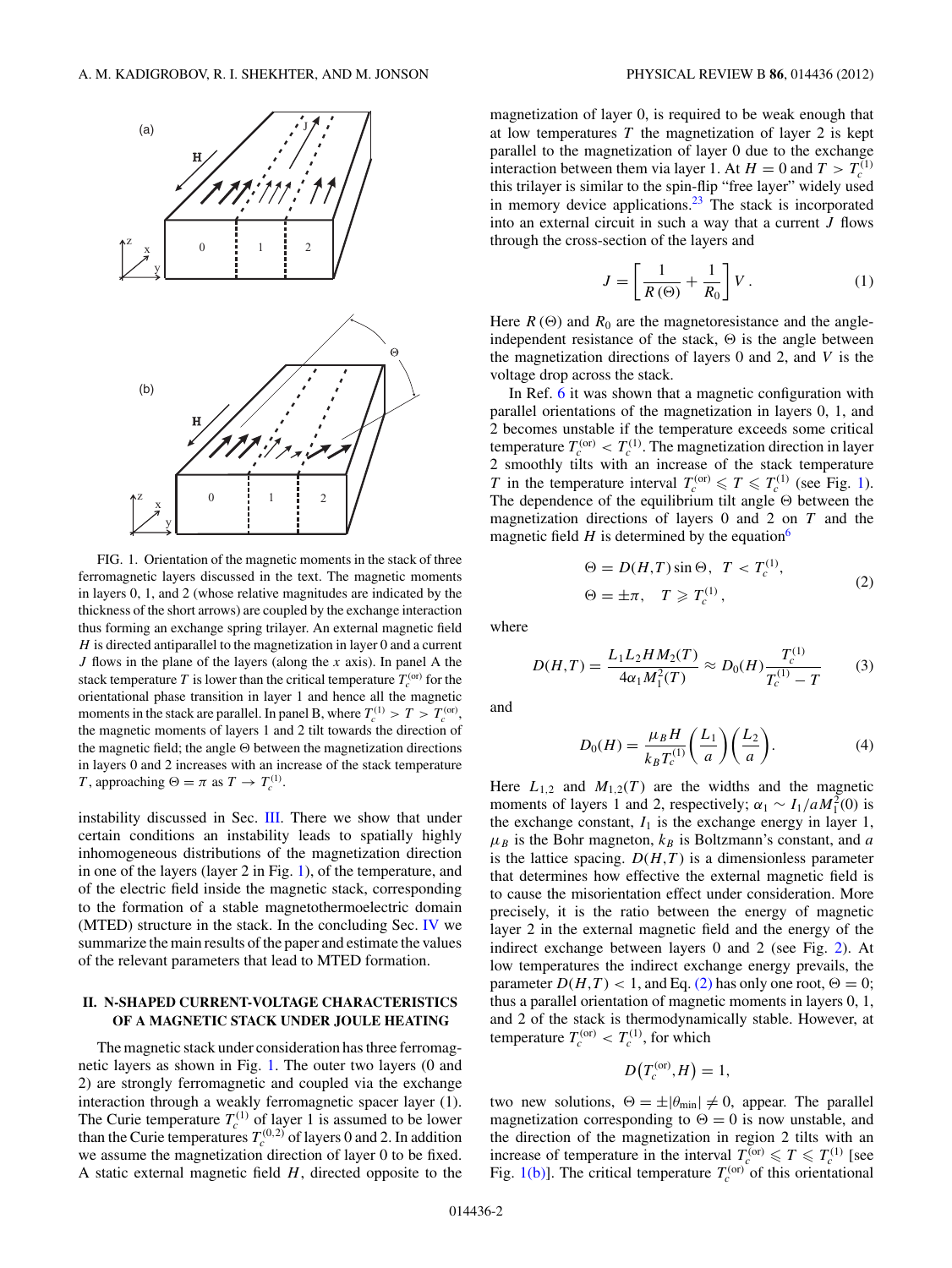<span id="page-3-0"></span>

FIG. 2. Normalized temperature dependence of the magnetic stack resistance,  $R = R[\Theta(T)]$ , as determined by the *T* dependence according to Eq. [\(2\)](#page-2-0) of the angle  $\Theta(T)$  between the magnetization directions in layers 0 and 2 of Fig. [1.](#page-2-0) The calculations were made for  $R_{-}/R_{+} = 0.2$ ,  $D_0 = 0.2$ ;  $R_{\pm} = R(\pi) \pm R(0)$  and  $T_c^{(1)}$  is the Curie temperature of the spacer layer 1 between layers 0 and 2.

phase transition is obtained from Eq.  $(3)$  as<sup>[24](#page-8-0)</sup>

$$
T_c^{(\text{or})} = T_c^{(1)} \left( 1 - \frac{\delta T}{T_c^{(1)}} \right), \quad \frac{\delta T}{T_c^{(1)}} = D_0(H). \tag{5}
$$

The orientational transition discussed above can be detected by measuring the temperature dependence of the stack magnetoresistance,  $^{26}$  $^{26}$  $^{26}$   $R = R[\Theta(T)]$ , plotted for a typical case in Fig. 2. This temperature dependence is caused by the temperature dependence of the misalignment angle  $\Theta =$  $\Theta(T)$ , which is implicitly given by Eq. [\(2\).](#page-2-0)

If the stack is Joule heated by a current *J* its temperature  $T(V)$  is determined by the heat-balance condition

$$
JV = Q(T), \ J = V/R_{\text{eff}}(\Theta), \tag{6}
$$

where

$$
R_{\text{eff}}(\Theta) = \frac{R(\Theta)R_0}{R(\Theta) + R_0},\tag{7}
$$

in conjunction with Eq.  $(2)$ , which determines the temperature dependence of  $\Theta$ . Here *V* is the voltage drop across the stack,  $Q(T)$  is the heat flux flowing from the stack, and  $R_{\text{eff}}(\Theta)$  is the total stack magnetoresistance. Here and below we neglect the explicit dependence of the magnetoresistance on *T* since we consider a thin stack in which elastic scattering of electrons is the main mechanism of the stack resistance. On the other hand, we consider the temperature changes caused by the Joule heating only in a narrow vicinity of  $T_c^{(1)}$ , which is sufficiently lower than both the critical temperatures  $T_c^{(0,2)}$  and the Debye temperature.

Equations [\(2\)](#page-2-0) and (6) define the CVCs of the stack,

$$
J(V) = \frac{V}{R_{\text{eff}}\left[\Theta(V)\right]},\tag{8}
$$

where  $\Theta(V) \equiv \Theta[T(V)]$ . Below we will simplify the notation by dropping the subscript "eff" and simply write  $R(\Theta)$ .

The dependencies of the tilt angle  $\Theta$  on temperature  $T$  and of the resistance  $R$  on the tilt angle  $\Theta$  can result in a negative differential resistance. This can be qualitatively understood by noting that if  $T < T_c^{(or)}$  there is no tilt,  $\Theta = 0$ , and an



FIG. 3. Current-voltage characteristics (CVCs) of the magnetic stack of Fig. [1](#page-2-0) in which the magnetization directions in the layers are homogeneously distributed along the *x* direction (along the stack). They were calculated for  $R(\Theta) = R_+ - R_-\cos\Theta$ ,  $R_-/R_+ = 0.2$ , *D*<sub>0</sub> = 0.2; *J<sub>c</sub>* = *V<sub>c</sub>*/*R*(*π*); *V<sub>c</sub>* =  $\sqrt{R(\pi)}Q(T_c^{(1)})/\Omega_{st}$ . The branches  $0-a$  and  $b-b'$  of the CVCs correspond to parallel and antiparallel orientations of the stack magnetization, respectively (the parts *a-a'* and 0*-b* are unstable); the branch *a-b* corresponds to  $0 \le \Theta[T(V)] \le \pi$ .

increase of the applied voltage *V* increases the current *J* [see Eq. (8)] without changing the stack resistance,  $R = R(0)$ . This corresponds to the CVC branch  $0 - a$  in Fig. 3. With a further increase of *V* , Joule heating increases the temperature above  $T_c^{(or)}$  so that the tilt angle starts to increase. This leads to an increase of the resistance (see Fig. 2), which *may* decrease the current with a further increase of *V* as is shown in Fig. 3. Below we find the range of parameters for which the differential resistance *does* become negative.

Differentiating both equations in Eq. (6) with respect to *V* one finds (see Appendix [A\)](#page-7-0)

$$
\frac{dJ(V)}{dV} = R\left[\Theta(T)\right] \frac{d(R^{-1}\left[\Theta(T)\right]Q(T))/dT}{d(R\left[\Theta(T)\right]Q(T))/dT}\bigg|_{T=T(V)}.
$$

From here it is clear that the differential conductance of the stack, *dJ/dV* , is negative if the sample is Joule heated to a temperature at which

$$
d\{Q(T)/R[\Theta(T)]\}/dT < 0.
$$

Therefore, the main properties of the system under consideration are determined by the behavior of the function  $\chi = Q(T)/R[\Theta(T)]$  plotted for typical parameters in the top panel of Fig. [4.](#page-4-0)

In the same manner, using Eq.  $(2)$  one may express the differential conductance in terms of the dependence of the magnetoresistance R on the magnetization angle  $\Theta$  as<sup>[6](#page-8-0)</sup>

$$
\frac{dJ}{dV} = R(\Theta) \frac{[R^{-1}(\Theta)(1 - \bar{D}\sin\Theta/\Theta)]'}{[R(\Theta)(1 - \bar{D}\sin\Theta/\Theta)]'}\Big|_{\Theta = \Theta(V)},\quad (9)
$$

where [...]' means the derivative of the bracketed quantity with respect to  $\Theta$ , and

$$
\bar{D} = \left. \frac{T}{Q} \frac{dQ}{dT} D_0 \right|_{T = T_c^{(1)}} \approx D_0.
$$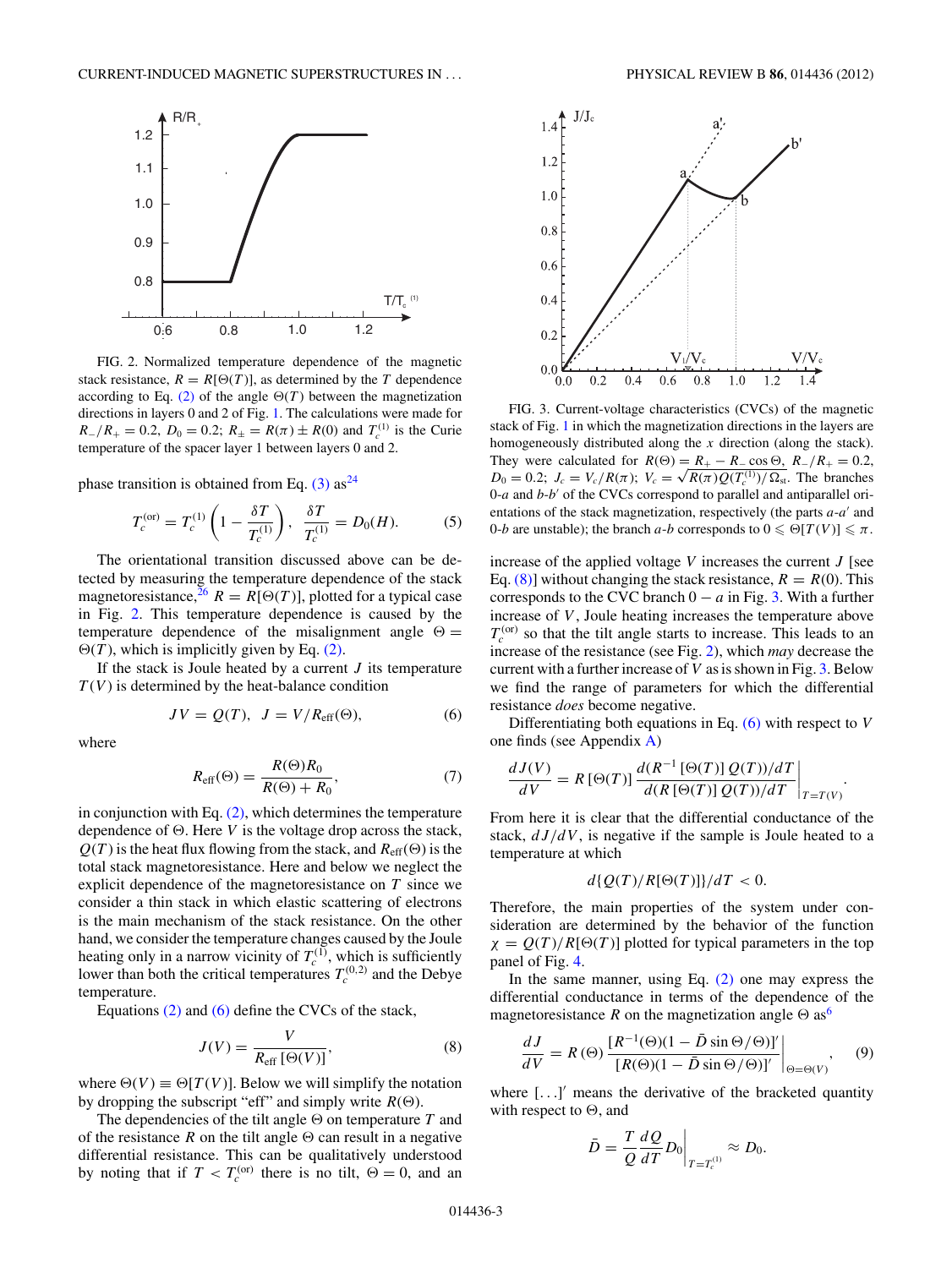<span id="page-4-0"></span>

FIG. 4. (Color online) Plots of the function  $\chi(T) =$  $Q(T)/R[\Theta(T)]$  and the "potential" energy  $W(T, J)$  calculated for  $R(\Theta) = R_+ - R_- \cos \Theta$ ,  $R_-/R_+ = 0.2$ ,  $D_0 = 0.2$ , and  $J/J_c =$ 1.03;  $J_c = V_c/R(\pi)$ ;  $t_{1,2,3} = T_{1,2,3}/T_c^{(1)}$ .

It follows from Eq.  $(9)$  that the differential conductance *dJ/dV* is negative if

$$
\frac{d}{d\Theta} \frac{(1 - \bar{D}\sin\Theta/\Theta)}{R(\Theta)} < 0. \tag{10}
$$

In this case the current-voltage characteristics (CVCs) of the stack are N-shaped as shown in Fig. [3.](#page-3-0)

Using Eqs.  $(1)$  and  $(9)$  and assuming the magnetoresistance to be of the form<sup>27</sup>  $R(\Theta) = R_+ (1 - r \cos \Theta)$ , where

$$
r = \frac{R_{-}}{R_{+}} > 0, \quad R_{\pm} = \frac{R(\pi) \pm R(0)}{2}, \quad (11)
$$

one finds that the differential conductance *dJ/dV* is negative if

$$
\bar{D} < \frac{3r[R(0) - (1 - r)^2 R_+]}{(1 + 2r)R(0) + (1 - r)^2 (1 - 4r)R_+}.\tag{12}
$$

It follows that CVCs with a negative differential resistance are possible if  $R(0) > (1 - r)^2 R_+$ .

In the case that the stack has a negative differential resistance, nonlinear current and magnetization-direction oscillations may spontaneously arise if the stack is incorporated in a voltage-biased electrical circuit in series with an inductor.<sup>[6,7](#page-8-0)</sup> In this paper we show that another type of magnetoelectrical instability can arise in such a stack if the electrical current flows in the plane of the layers (CIP configuration): A homogeneous distribution of magnetization direction, temperature, and electric field along the spring-type magnetic stack becomes unstable and a magnetothermoelectric domain spontaneously arises in the stack. Here and below we consider the case that the electrical current flowing through the sample is lower than the torque critical current and hence the torque effect is absent. $28$ 

#### **III. MAGNETOELECTROTHERMAL INSTABILITY IN A MAGNETIC STACK**

In this section we will work in the voltage bias regime, where the resistance of the external circuit into which the magnetic stack is incorporated can be neglected in comparison with that of the stack. In this case, using the known relation between the electric field and the temperature (see, e.g., Ref. [30\)](#page-8-0) and taking into account that the temperature,  $T(x,t)$ , being a function of the coordinate *x* along the stack and time *t*, satisfies the continuity equation for the heat flow, one obtains a set of basic equations for the problem,

$$
c_v \frac{\partial T}{\partial t} + j(t)T \frac{d\alpha}{dT} \frac{\partial T}{\partial x} - \frac{\partial}{\partial x} \left( \kappa(T) \frac{\partial T}{\partial x} \right) = -f(T, j),
$$
  
\n
$$
f(T, j) = Q(T)/\Omega_{st} - j^2(t)\rho[\theta(T)],
$$
  
\n
$$
j(t)\langle \rho \rangle = \frac{V}{L},
$$
\n(13)

where the *T*-dependence of  $\Theta(T)$  is given by Eq. [\(2\).](#page-2-0) Furthermore,  $j(t) = J(t)/S$  is the current density, which is independent of *x* due to the condition of local electrical neutrality, *S* is the cross-section area of the stack and *L* is its length,  $c_v$  is the heat capacity per unit volume,  $\alpha$  is the proportionality coefficient between the electric field and the temperature gradient,<sup>30</sup>  $\kappa$  is the thermal conductivity,  $Q(T)$ is the heat flux flowing from the stack,  $\Omega_{st}$  is its volume, and  $\rho[\theta] = R_{\text{eff}}[\theta] S/L$  is the stack magnetoresistivity [see Eq. [\(7\)\]](#page-3-0); the brackets  $\langle \cdots \rangle$  that appear in the last part of Eq. (13) indicate an average over *x* along the whole stack of length *L*.

The boundary condition needed to solve Eq. (13) is the continuity of the heat flux at both ends of the stack (which is coupled to an external circuit with a fixed voltage drop *V* over the stack). We shall not write down any explicit expression for this condition, since it will become clear below that the magnetothermal domain structure does not depend on the boundary conditions if *L* is sufficiently large. Instead, we use the periodic boundary condition<sup>31</sup>  $T(x + L,t) = T(x,t)$ .

The set of equations  $(13)$  always has the steady-state homogeneous solution

$$
T = T_0(V), \quad \Theta = \Theta_0(V) \equiv \Theta[T_0(V)],
$$
  
\n
$$
j_0 = \rho^{-1}[\Theta(T_0)]V/L, \quad f(T_0, j_0) = 0.
$$
 (14)

The last equation in Eq. (14) is identical to the energy balance condition  $(6)$  which, together with Eq.  $(2)$ , determines the N-shaped CVCs shown in Fig. [3.](#page-3-0)

As shown in Appendix  $\bf{B}$ , if the differential conductance *dJ/dV* is negative the uniform magnetization along the stack is stable only if the stack length *L* is shorter than some critical length  $L_c$ , where

$$
L_c = \sqrt{\frac{2\pi\kappa\overline{D}T_c^{(1)}}{j_c^2\rho(\pi)}\frac{\rho^{-1}(\Theta_0)(\sin\Theta/\Theta)'}{[\rho^{-1}(\Theta)(1-\overline{D}\sin\Theta/\Theta)]'}}
$$
(15)

and the derivatives with respect to  $\Theta$  are evaluated for  $\Theta = \Theta_0$ . However, when  $L > L_c$  the uniform distribution of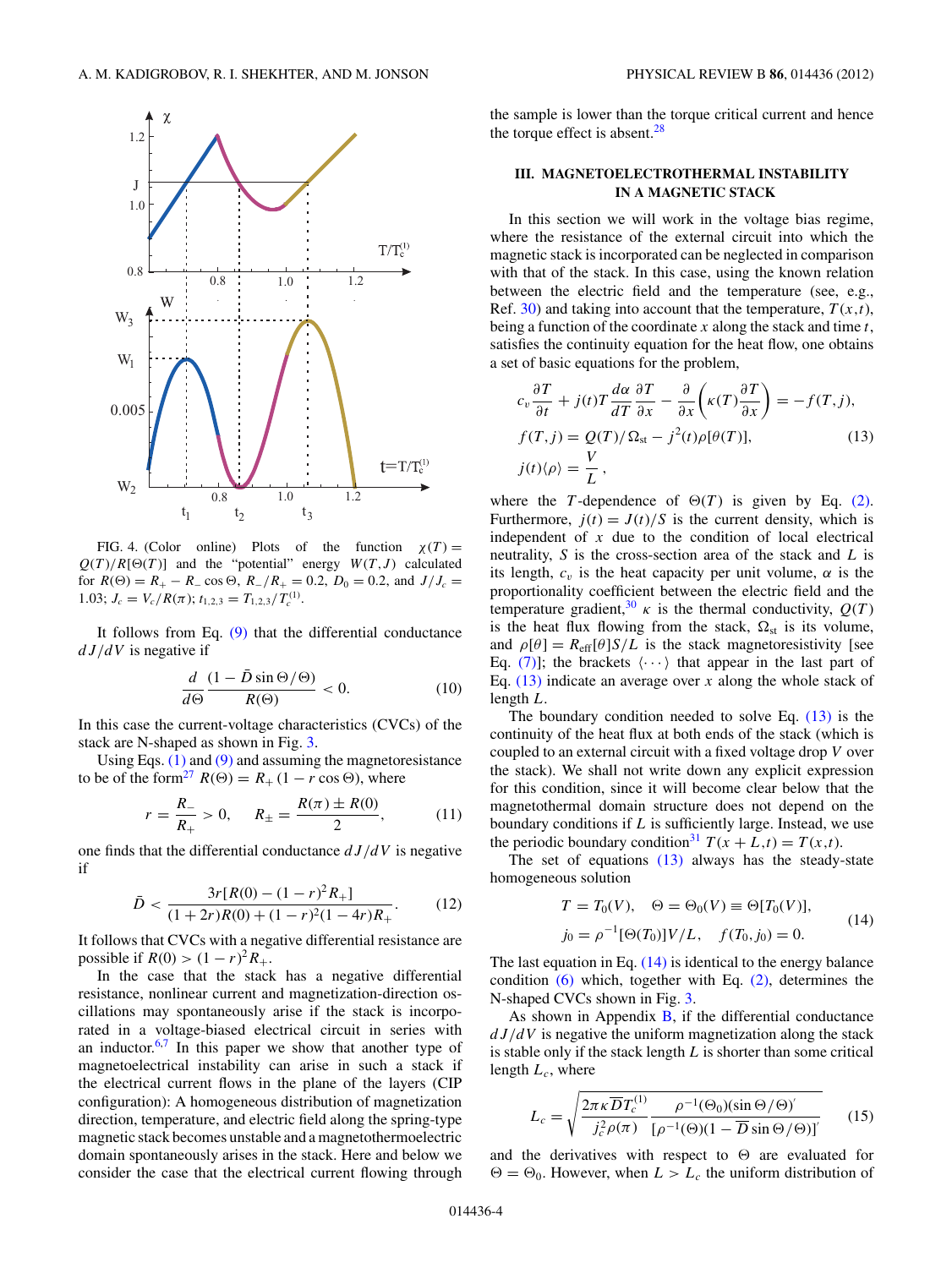<span id="page-5-0"></span>the stack magnetization becomes unstable against fluctuations comprising an arbitrary sum of harmonics  $A_n \exp(i2\pi nx/L)$  $(n = \pm 1, \pm 2...)$  with  $|n| < L/L_c$ . A fluctuation with  $|n| >$  $L/L_c$  or  $|n = 0|$  (uniform fluctuation), on the other hand, does not destroy the stability of the homogeneous solution [\(14\)](#page-4-0) [see Eq.  $(B2)$ ]. We note here that the characteristic value of the critical length can be rather short. Using Eqs. [\(9\)](#page-3-0) and [\(15\)](#page-4-0) and the Lorentz ratio  $\kappa/\sigma = \pi^2 k_B^2 T/3e$ , where  $\sigma = 1/\rho$  and *e* is the electron charge, one finds that

$$
L_c \sim \sqrt{\frac{\kappa}{r} \frac{T_c^{(1)}}{\rho(0) j_c^2}} \sim \frac{\pi}{\sqrt{r}} \frac{k_B T_c^{(1)}}{e \rho(0) j_c} \sim 10 \ \mu \text{m}
$$
 (16)

for a realistic experimental situation:  $r \sim 0.1-0.3$ ,  $T_c^{(1)} \sim$ 100 K,  $ρ(0)$  ~ 10  $μ$ Ωcm,  $j$  ~ 10<sup>6</sup>–10<sup>7</sup> A/cm<sup>2</sup>.

Therefore, in the range of parameters  $L > L_c$  homogeneous distributions of the magnetization direction  $\Theta$ , temperature

$$
T = T_c^{(1)} \left( 1 - D_0 \frac{\sin \Theta}{\Theta} \right) \tag{17}
$$

[see Eqs. [\(2\)](#page-2-0) and [\(3\)\]](#page-2-0), and the electric field

$$
\mathcal{E} = \rho[\Theta(T)]j \tag{18}
$$

along the system are unstable, and a magnetothermoelectric domain, moving with a constant velocity *s*, may spontaneously arise inside the magnetic stack: $32$ 

$$
T(x,t) = v(x - st, j_d), \quad j_d(V) = \frac{V}{L} \langle \rho[\Theta_d] \rangle^{-1},
$$
  

$$
\Theta(x,t) = \Theta_d(x - st) \equiv \Theta[v(x - st, j_d)], \quad (19)
$$

where the definition of the brackets  $\langle \cdots \rangle$  is the same as in Eq.  $(13)$ , and  $v(x)$  satisfies the equation of motion of a fictitious particle of variable "mass"  $\kappa(\nu)$  governed by a potential force  $f(v, j)$  and a friction force proportional to  $dv/dx$ :

$$
\frac{d}{dx}\left(\kappa(v)\frac{dv}{dx}\right) + \left(c_v s - j_d v \frac{d\alpha}{dv}\right)\frac{dv}{dx} = f(v, j_d) \quad (20)
$$

(here *x* is the "time" and  $\nu$  is the "coordinate" of the particle).

The velocity *s* of the domain is found from the condition that the total change of energy  $E(x)$  in the "period" *L* vanishes [that is,  $\delta E = 0$ ; see Eq. [\(C5\)\]](#page-8-0):

$$
s = j \left\langle \kappa(v) v \frac{d\alpha}{dv} \left(\frac{dv}{dx}\right)^2 \right\rangle / \left\langle \kappa(v) c_v(v) \left(\frac{dv}{dx}\right)^2 \right\rangle. (21)
$$

Hence, the velocity of a magnetothermoelectric domain is

$$
s \sim j\alpha/c_v \sim j\frac{1}{c_v T_c^{(1)}} \frac{k_B T_c^{(1)}}{e} \frac{k_B T_c^{(1)}}{\varepsilon_F} \sim 10 \text{ cm/s}
$$

for  $j \sim 10^6 \text{--} 10^7 \text{ A/cm}^2$ ,  $c_v \sim 1 \text{ J/K cm}^3$ ,  $T_c^{(1)} \sim 100 \text{ K}$ .

In the same manner as for Gunn domains in semiconductors<sup>[9](#page-8-0)</sup> and electric domains in superconductors and normal metals,<sup>10</sup> the motion of the MTED domain can be stopped by inhomogeneities inside the stack or at its ends. As the MTED velocity is low, even weak inhomogeneities can pin the MTED. However, in very homogeneous samples there is a possibility that thermal domains can move along the sample, periodically disappearing at one end of the sample and then reappearing at the other, so that the result is temporal nonlinear electrical oscillations<sup>[34](#page-9-0)</sup> with period  $\omega \sim L/s$ . In



FIG. 5. (Color online) Current-voltage characteristics (CVCs) of the magnetic stack of Fig. [1](#page-2-0) for  $L \gg L_c$ , i.e., when the stack contains a magnetothermoelectric domain. The CVCs were calculated for  $R(\Theta) = R_+ - R_-\cos\Theta$ ,  $R_-/R_+ = 0.2$ ,  $D_0 = 0.2$ ;  $J_c = V_c/R(\pi)$ ;  $V_c = \sqrt{R(\pi)Q(T_c^{(1)})/\Omega_{\rm st}}$ . The branches *a*'-*a* and *b*-*b*' of the CVCs correspond to parallel and antiparallel orientations of the stack magnetization, respectively, while the solid branch *a*-*b* corresponds to a stable magnetothermoelectric domain (MTED) spontaneously formed inside the stack. The dashed lines indicate sections where the CVCs are unstable. The red vertical arrows indicate the hysteresis loop in the CVCs caused by the disappearance and emergence of the MTED as the bias voltage is changed. The thin horizontal line shows the stabilization current  $J_0$ .

the case under consideration these oscillations involve the magnetization direction  $\Theta$ , temperature  $T$ , and electrical current *j*. Using the parameter values already introduced one gets  $\omega = s/L \sim 1$ –10 MHz for a magnetic stack of length  $L \sim 1 \mu$ m.

As shown in Appendix [C](#page-7-0) [see Eqs.  $(C6)$  and  $(C7)$ ], the function  $v(x)$  satisfies the following equation with a high accuracy:

$$
\frac{1}{2}\left(\kappa \frac{dv}{dx}\right)^2 + W(v, j_d) = E. \tag{22}
$$

In this approximation the domain velocity is determined by the equation

$$
s = j_d \int_{T_{\min}}^{T_{\max}} T \frac{d\alpha}{dT} \sqrt{E - W(T, j_d)} dT
$$

$$
\int_{T_{\min}}^{T_{\max}} c_V(T) \sqrt{E - W(T, j_d)} dT, \qquad (23)
$$

where  $T_{\text{min}}$  and  $T_{\text{max}}$  are the minimal and maximal temperatures in the domain obtained as real roots of the equation  $W(T, j) =$ *E*. Here the constant *E* plays the role of "particle" energy, which determines the "period of motion,"  $L(E, j)$ , of a nonlinear oscillator. Its value is found from the condition that  $L(E, j)$  is equal to the length  $L$  of the magnetic stack; that is, the magnetothermoelectric domain  $v(x)$  as a function of *x* has only one maximum and one minimum along the length of the magnetic stack. In the case  $\tilde{L}(E, j) = L/n$  (where  $n = 2,3,...$ , "multiple" domains are also possible.

The solution of Eq.  $(22)$ , together with Eq.  $(17)$ , defines the spatial distributions of temperature and magnetization direction in a magnetic stack with a magnetothermoelectric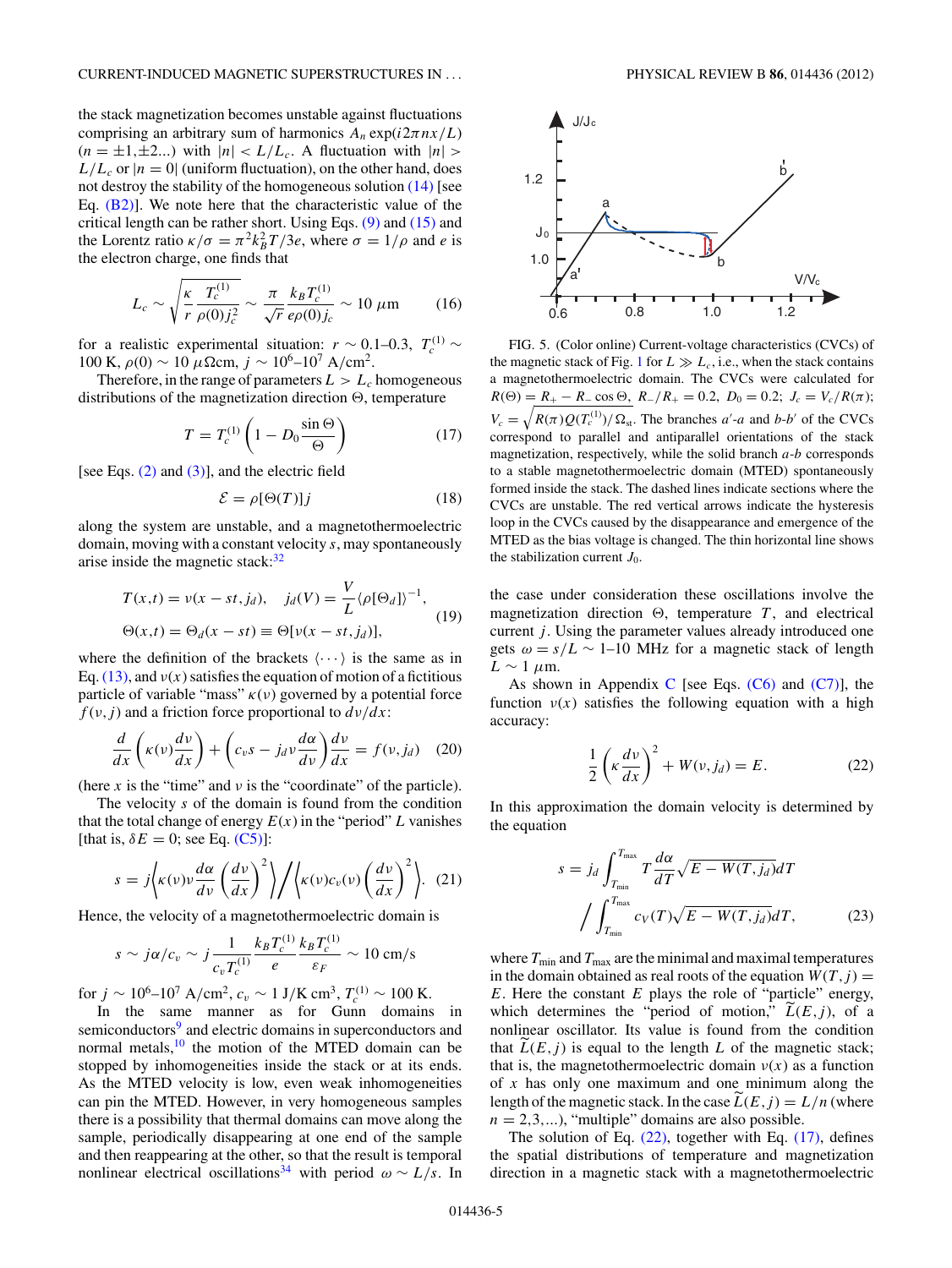<span id="page-6-0"></span>

FIG. 6. (Color online) Coordinate dependence of the temperature,  $T(x)$ , and the magnetization-misorientation angle,  $\Theta(x)$ , in a magnetic stack containing a magnetothermoelectric domain, calculated for  $R(\Theta) = R_+ - R_-\cos\Theta$ ,  $R_-/R_+ = 0.2$ ,  $D_0 =$ main, calculated for  $R(\Theta) = R_+ - R_- \cos \Theta$ ,  $R_- / R_+ = 0.2$ ,  $D_0 = 0.2$ ;  $J/J_c = 1.0265$ ,  $J_c = V_c / R(\pi)$ ,  $V_c = \sqrt{R(\pi) Q(T_c^{(1)}) / \Omega_{\rm st}}$ ,  $L_0 =$  $[j_c^2 \rho(\pi)/\kappa T_c^{(1)}]^{(1/2)} \sim L_c.$ 

domain. Typical examples of such distributions are presented in Fig. 6.

Using Eq.  $(22)$  and the last equation in  $(19)$  one finds the set of equations

$$
\widetilde{L}(E,j) \equiv \sqrt{2} \int_{v_{\text{min}}(j)}^{v_{\text{max}}(j)} \frac{\sqrt{\kappa} \, dT}{\sqrt{E - W(T,j)}} = L,\qquad(24)
$$

$$
j\sqrt{2} \int_{v_{\text{min}}(j)}^{v_{\text{max}}(j)} \rho(\Theta(T)) \frac{\sqrt{\kappa} \ dT}{\sqrt{E - W(T, j)}} = V. \tag{25}
$$

The solutions  $E = E_d(V, L)$  and  $j = j_d(V, L)$  of these equations are, respectively, the "energy" of the domain and the current-voltage characteristics of the magnetic stack containing a magnetothermoelectric domain (the dynamic CVCs). In Eqs. (24) and (25) the limits of integration,  $v_{\text{min}}$  and  $v_{\text{max}}$ , i.e., the minimum and maximum temperature of the domain, are obtained as the real roots of the equation  $W(v, j) = E$ .

Let us consider the most pronounced case, for which *L*  $L_c$ . In this limit we find a solution of Eq.  $(22)$  that has a period much larger than  $L_c$ . Since the period  $L(E, j)$  of the nonlinear oscillator [see Eq. (24)] diverges logarithmically as  $E \to \min\{W_{1,3}(j)\}\$  [where  $W_{1,3}(j)$  are the maxima of the "potential" energy; see Fig. [4\]](#page-4-0), this condition is satisfied if the "energy"  $E = E(L, j)$  of the domain differs from min $\{W_1, W_3\}$ by an exponentially small amount. From here it follows that variations of the current inside a narrow interval around  $j_0$ , defined by the relation

$$
\int_{T_1(j_0)}^{T_3(j_0)} \kappa(T) f(T, j_0) dT = 0,
$$

drastically changes the form of the magnetothermoelectric domain and hence the current voltage characteristics. Solving the set of equations (24) and (25) in the interval  $|j - j_0| \ll j_0$ [where  $W_1(j) \approx W_3(j) \approx W(j_0)$ ] and taking into account that the maximal, *ν*<sub>max</sub>, and minimal, *ν*<sub>min</sub>, temperatures of the

domain are close to  $T_1$  and  $T_3$ , respectively, one finds the following implicit form of the dynamic CVCs:

$$
j - j_0 = J_I \exp\left\{-\frac{\bar{\mathcal{E}} - \rho(0)j}{r(j_0\rho_+)} \frac{L}{L_0}\right\}
$$

$$
-J_{II} \exp\left\{\frac{\bar{\mathcal{E}} - \rho(\pi)j}{r(j_0\rho_+)} \frac{L}{L_0}\right\}.
$$
(26)

Here  $\bar{\mathcal{E}} = V/L$ ,  $L_0 = [f'_T(T_c^{(1)})/K]^{(1/2)} \sim L_c$ , and the constants *J*<sub>*I,I*</sub> are of the order of *j*<sub>0</sub> while  $f'_{T} = \partial f / \partial T$ .

Differentiating both sides of Eq. (26) with respect to  $\bar{\mathcal{E}}$  one finds that the dynamic CVCs have vertical tangents at the two points  $(J_1, \bar{\mathcal{E}}_1)$  and  $(j_2, \bar{\mathcal{E}}_2)$ , where

$$
j_1 = j_0(1 + \lambda(0)), \quad \bar{\mathcal{E}}_1 = \rho(0)j_0\{1 + \lambda(0)[1 - \ln \lambda(0)]\}
$$
\n(27)

and

$$
j_2 = j_0(1 + \lambda(\pi))\bar{\mathcal{E}}_2 = \rho(\pi)j_0\{1 - \lambda(\pi)[1 - \ln \lambda(\pi)]\}
$$
\n(28)

while

$$
\lambda(\Theta) = \frac{L_0}{L} \frac{\rho(\pi) - \rho(0)}{\rho(\Theta)}.
$$
\n(29)

It follows from the above equations that the values of the currents *j*<sub>1</sub> and *j*<sub>2</sub> differ from *j*<sub>0</sub> by an amount ∼ *j*<sub>0</sub>( $L_c/L$ ).

One can see from Eq.  $(26)$  and Eq.  $(29)$  that for all values of  $\bar{\mathcal{E}} = V/L$  in the interval  $\bar{\mathcal{E}}_1 < \bar{\mathcal{E}} < \bar{\mathcal{E}}_2$ , except for a small region near the ends of the interval, the current *j* coincides with  $j_0$  to an accuracy that is exponential in the parameter  $L/L_c \gg 1$ . A change of the bias voltage in this interval does not change the current but it does change the length of the magnetothermoelectric domain, that is the length of the higher resistive part of it providing the needed voltage drop across the stack at the fixed current value  $J = J_0$ . Therefore, a magnetic stack with a magnetothermoelectric domain inside can work as a high-quality current stabilizer.

Near the points  $\bar{\mathcal{E}}_1$  and  $\bar{\mathcal{E}}_2$  there is a sharp transition from the nearly horizontal segment of the dynamic CVCs to the rising segments of the CVCs corresponding to a homogeneous state of the magnetic stack (see Fig. [5\)](#page-5-0). As a result, there are hysteresis loops in the current-voltage characteristics of the stack of a large enough length *L*.

The fact, mentioned above, that the current is nearly independent of the bias voltage in the interval  $[V_1, V_2]$  (here  $V_{1,2} = L\mathcal{E}_{1,2}$  comes about because in this region the domain structure can be written to exponential accuracy [i.e., with an error ∝ exp(−*L/Lc*)] as

$$
T_d(x) = \vartheta(x + x_1) + \vartheta(x_2 - x) - T_{\text{max}},
$$
 (30)

where the function  $\vartheta(x)$  is a domain-wall-type solution of Eq. [\(20\)](#page-5-0) at  $j = j_0$  and  $L \rightarrow \infty$ , the asymptotic behavior of which is

$$
\lim_{x \to -\infty} = \vartheta(x) \to T_{\min}, \quad \lim_{x \to \infty} = \vartheta(x) \to T_{\max}.
$$
 (31)

Here  $x_{1,2}$  are the points of deflections of the curve  $dT_d(x)/dx$ so that  $L_{II} = x_2 - x_1$  is approximately the length of the "hot" section of a trapezoidal MTED having the maximal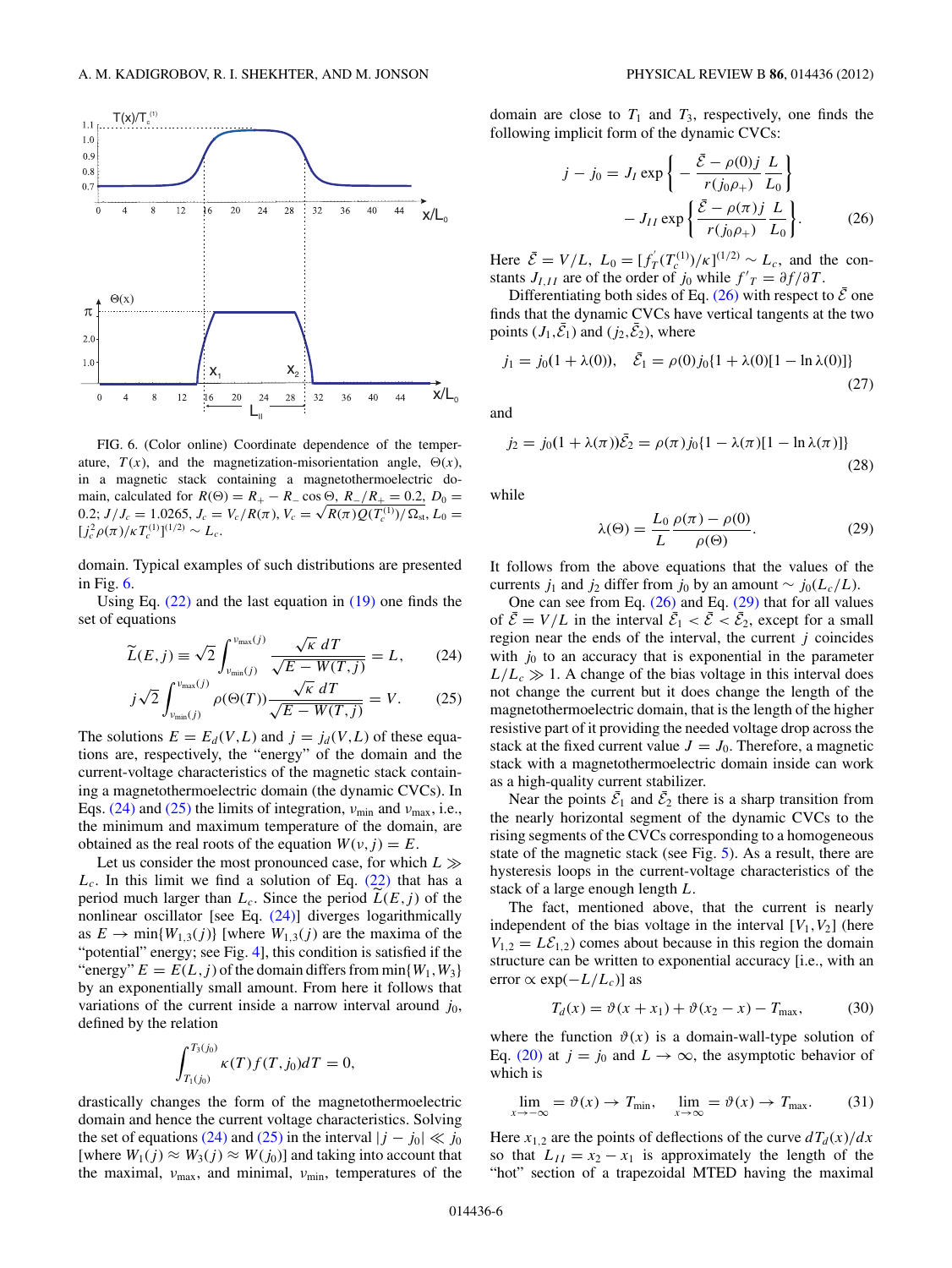<span id="page-7-0"></span>temperature  $T_{\text{max}}$  and  $L_I = L - L_{II}$  is the length of its "cold" section having the minimal temperature  $T_{\text{min}}$  (see Fig. [6\)](#page-6-0).

#### **IV. CONCLUSION**

We have shown that Joule heating of the magnetic stack sketched in Fig. [1](#page-2-0) by a current flowing in the plane of the layers may result in an instability of an initially homogeneous distribution of the magnetization of the stack if the length *L* of the stack in the direction of the current flow is longer than some critical length  $L_c$ . This instability results in the spontaneous appearance of moving domains of magnetization direction in layer 2 of Fig. [1,](#page-2-0)  $\Theta(x - st)$ , temperature,  $T(x - t)$ st), and electric field,  $\mathcal{E}(x - st)$ . For the case  $L \gtrsim L_c$  the length of the domain is of the order of *Lc*.

If the length of the stack greatly exceeds the critical length,  $L \gg L_c$ , the stack is spontaneously divided into two regions, where in one region the magnetization directions in layer 1 and layer 2 of Fig. [1](#page-2-0) are parallel to each other, while in the other region they are antiparallel. The length of the region with antiparallel magnetization orientations (that is the length of the domain  $L_d$ ) is controlled by the bias voltage in the interval  $L_c \lesssim L_d \lesssim L$  (see Fig. [6\)](#page-6-0). In this case the CVCs of a stack containing such a domain have a plateau with hysteresis loops at the ends, as shown in Fig. [5.](#page-5-0) Therefore, the stack can work as a current stabilizer since the current flowing through it has a fixed value  $J_0$  to within an exponentially small error  $\propto \exp(-L/L_c)$ ; a change of bias voltage only results in a change of the domain length to provide the needed voltage drop over the stack.

For a realistic experimental situation the value of the parameter  $r$ , which through Eq.  $(11)$  determines the dependence of the stack resistance on the magnetization-misorientation angle  $\Theta$ , can be estimated to be of order 0.1–0.3, while the Curie temperature  $T_c^{(1)}$  of the spacer layer 1 can be ~100 K. Using these values and a resistivity of  $\rho(\Theta = 0) \sim 10 \mu \Omega \text{ cm}$ , a current density of  $j \sim 10^6$ – $10^7$  A/cm<sup>2</sup>, and a specific heat of  $c_v \sim 1$  J/K cm<sup>3</sup>, one finds that the critical length is  $L_c \sim$  $10 \mu m$ .

#### **ACKNOWLEDGMENTS**

Financial support from the European Commission (FP7- ICT-FET Project No. 225955 STELE), the Swedish VR, and the Korean WCU program funded by MEST/NFR (R31-2008- 000-10057-0) is gratefully acknowledged.

#### **APPENDIX A: NEGATIVE DIFFERENTIAL CONDUCTANCE**

Inserting  $R(T) \equiv R(\Theta(T))$  in Eq. [\(6\)](#page-3-0) one gets

$$
J = \frac{V}{R(T)}, \ V^2 = Q(T)R(T). \tag{A1}
$$

Differentiating the both equations with respect to *V* one finds

$$
\frac{dJ}{dV} = \left[\frac{1}{R} - \frac{R_T'}{R^2}V\frac{dT}{dV}\right]_{T=T(V)}, \quad V\frac{dT}{dV} = \left[\frac{2QR}{(QR)_T'}\right]_{T=T(V)},\tag{A2}
$$

where  $f'_T \equiv df/dT$  and  $T(V)$  is determined by the second equation in Eq. (A1). From here one readily obtains

$$
\frac{dJ}{dV} = \frac{1}{R} \frac{RQ'_T - R'_T Q}{(RQ)'_T}\bigg|_{T = T(V)} = R \frac{(R^{-1}Q)'_T}{(RQ)'_T}\bigg|_{T = T(V)}.
$$
\n(A3)

#### **APPENDIX B: INSTABILITY OF A MAGNETIZATION DISTRIBUTION THAT IS SPATIALLY HOMOGENEOUS IN THE PLANE OF THE MAGNETIC LAYERS**

In order to investigate the stability of the spatially ho-mogeneous solution [\(14\)](#page-4-0) for temperature,  $T = T_0$ , current density,  $j = j_0$ , and magnetization-misalignment angle,  $\Theta =$  $\Theta_0$ , against spatial fluctuations we express these quantities as sums of two terms,

$$
T = T_0(V) + T_1(x,t), \quad \Theta = \Theta_0(V) + \Theta_1(x,t),
$$
  
\n
$$
j = j_0 + j_1(t),
$$
 (B1)

where  $T_1, \Theta_1$ , and  $j_1$  are each a small correction. Inserting Eq. (B1) into Eqs. [\(2\)](#page-2-0) and [\(13\)](#page-4-0) and using the Fourier expansion

$$
T_1(t,x) = \sum_{n=-\infty}^{+\infty} T_1^{(n)}(t) \exp\{ik_n x\},
$$
  
\n
$$
\Theta_1(t,x) = \sum_{n=-\infty}^{+\infty} \Theta_1^{(n)}(t) \exp\{ik_n x\}, \quad k_n = \frac{2\pi n}{L},
$$

one finds that

$$
T_1^{(n)}(t) = D_0 T_c^{(1)} |(\sin \Theta_0 / \Theta_0)' | \Theta_1^{(n)}(t),
$$

while the equation for the Fourier harmonics of the angle are

$$
c_v \frac{d\Theta_1^{(0)}}{dt} = -\left\{ \frac{j_c^2 \rho(\pi)}{D_0 T_c^{(1)} |(\sin \Theta/\Theta)'|} \times \frac{1}{\rho(\Theta)} [\rho(\Theta)(1 - \overline{D} \sin \Theta/\Theta)]' \right\}_{\Theta = \Theta_0} \Theta_1^{(0)}
$$
(B2)

if  $n = 0$ , and

$$
\frac{c_v}{\kappa} \frac{d\Theta_1^{(n)}}{dt} = -\left(\frac{2\pi}{L}\right)^2 n^2 - \left\{\frac{j_c^2 \rho(\pi)}{\kappa D_0 T_c^{(1)} |(\sin \Theta/\Theta)|}\right\}
$$

$$
\times \rho(\Theta) [\rho^{-1}(\Theta)(1 - \overline{D} \sin \Theta/\Theta)]' \Bigg\}_{\Theta = \Theta_0} \Theta_1^{(n)}
$$
(B3)

if  $n \neq 0$ .

From this result one sees that if

$$
[\rho^{-1}(\Theta)(1-\overline{D}\sin\Theta/\Theta)]'_{\Theta=\Theta_0} < 0
$$

[that is if  $dJ/dV < 0$ , see Eq. [\(9\)\]](#page-3-0) the uniform magnetization along the stack loses its stability if the stack length exceeds some critical value. Setting the right-hand side of Eq. (B3) equal to zero one gets the result [\(15\)](#page-4-0) for the critical length *Lc*.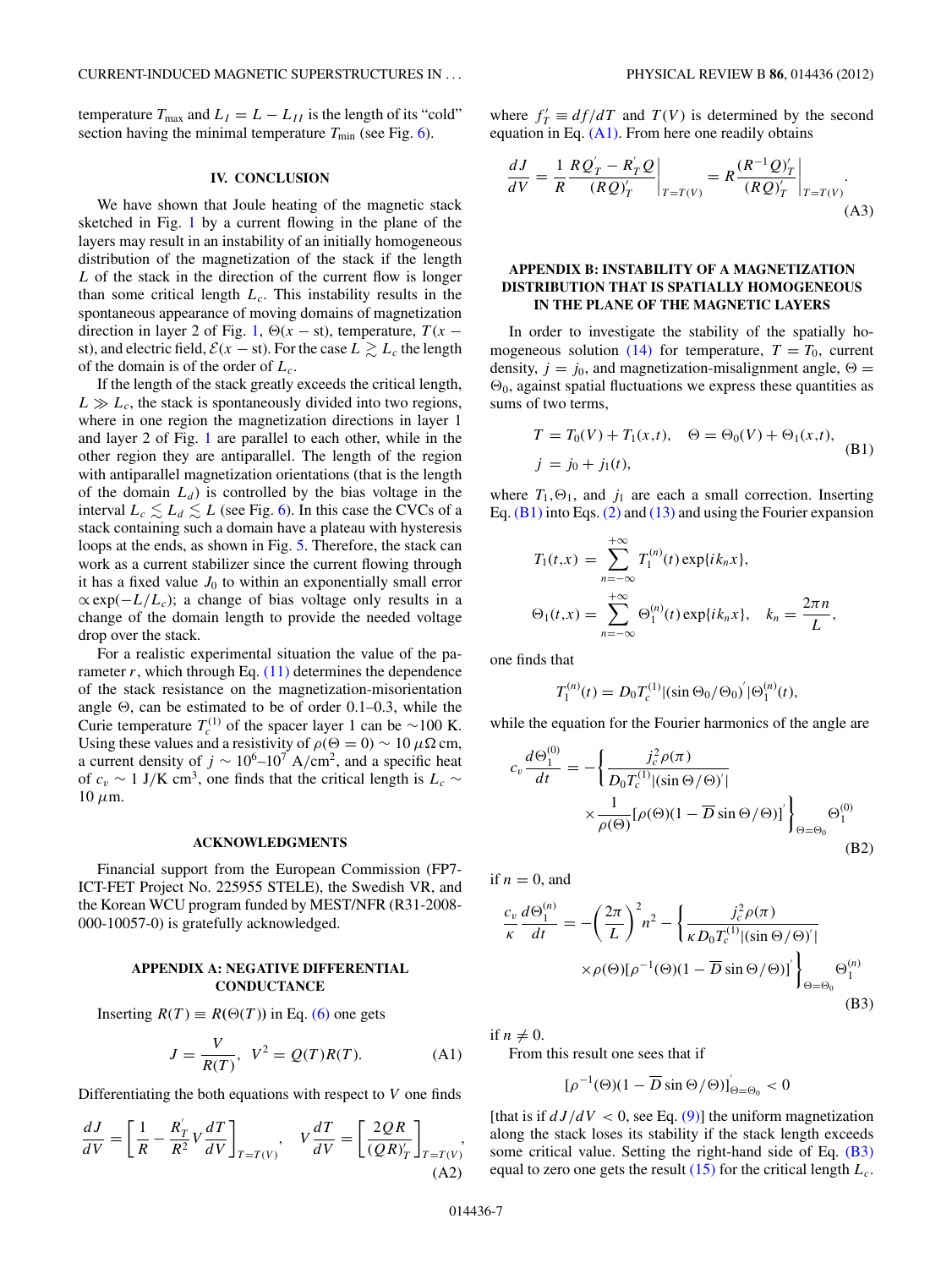# **APPENDIX C: DOMAIN STRUCTURE**

<span id="page-8-0"></span>By multiplying both sides of Eq. [\(20\)](#page-5-0) by *κ*(*ν*)*∂ν/∂x* one gets the equation

$$
\frac{d}{dx} \left[ \frac{1}{2} \left( \kappa \frac{dv}{dx} \right)^2 + W(v, j_d) \right]
$$
\n
$$
= -\kappa^{-1} \left( c_v s - j_d v \frac{d\alpha}{dv} \right) \left( \kappa \frac{dv}{dx} \right)^2, \qquad (C1)
$$

where the quantity

$$
E(x) = \frac{1}{2} \left( \kappa \frac{dv}{dx} \right)^2 + W(v, j_d)
$$
 (C2)

plays the role of the total "energy" of a fictitious particle, the first term giving the "kinetic energy" and the "potential energy" being defined as

$$
W(T,j) = -\int_{T_2(j)}^{T} \kappa(T^{'}) f(T^{'}, j) dT^{'}
$$
 (C3)

[the dependence of  $W(T, j)$  on *T* is shown in Fig. [4\]](#page-4-0).

The change of energy with "time"  $x$  is caused by the action of the "friction" force:

$$
\frac{dE}{dx} = -\kappa^{-1} \left( c_v s - j_d v \frac{d\alpha}{dv} \right) \left( \kappa \frac{dv}{dx} \right)^2.
$$
 (C4)

Integrating this equation one finds the change of the energy  $E(x)$  during the "period"  $L$ 

$$
\delta E = -\int_0^L \kappa^{-1} \left( c_v s - j_d v \frac{d\alpha}{dv} \right) \left( \kappa \frac{dv}{dx} \right)^2 dx. \quad (C5)
$$

From here it follows that  $\delta E = 0$  if the domain velocity *s* satisfies Eq. [\(21\).](#page-5-0)

As one sees from Eq.  $(C1)$ , the ratio of the "friction force" to the "inertial" term is of the order

$$
\xi = j\frac{\alpha L_c}{\kappa} \sim \alpha \sqrt{\frac{T_c^{(1)}}{r\rho \kappa}} \sim \frac{k_B T_c^{(1)}}{\varepsilon_F \sqrt{r}} \sim 10^{-4},\tag{C6}
$$

where  $\varepsilon_F$  is the Fermi energy. From here it follows that the right-hand sides of Eqs.  $(C1)$  and  $(C4)$  are of the order of

$$
\frac{1}{L_c} \frac{kT}{\varepsilon_F} \left( \kappa \frac{dv}{dx} \right)^2 \sim 10^{-4} \frac{1}{L_c} \left( \kappa \frac{dv}{dx} \right)^2 \tag{C7}
$$

and hence the function  $v(x)$  satisfies an "energy" conservation law  $E(x) = E = \text{const}$  [see Eq. (C2)] to within an error  $\sim k_B T_c^{(1)}/\varepsilon_F \sim 10^{-4}$ , which results in Eq. [\(22\).](#page-5-0)

- 1J. C. Slonczewski, [J. Magn. Magn. Mater.](http://dx.doi.org/10.1016/0304-8853(96)00062-5) **159**, L1 (1996); **[195](http://dx.doi.org/10.1016/S0304-8853(99)00043-8)**, [L261 \(1999\).](http://dx.doi.org/10.1016/S0304-8853(99)00043-8)
- 2L. Berger, Phys. Rev. B **54**[, 9353 \(1996\).](http://dx.doi.org/10.1103/PhysRevB.54.9353)
- 3W. H. Rippard, M. R. Pufal, and T. J. Silva, [Appl. Phys. Lett.](http://dx.doi.org/10.1063/1.1556168) **82**, [1260 \(2003\).](http://dx.doi.org/10.1063/1.1556168)
- 4I. K. Yanson, Y. G. Naidyuk, D. L. Bashlakov, V. V. Fisun, O. P. Balkashin, V. Korenivski, A. Konovalenko, and R. I. Shekhter, [Phys.](http://dx.doi.org/10.1103/PhysRevLett.95.186602) Rev. Lett. **95**[, 186602 \(2005\).](http://dx.doi.org/10.1103/PhysRevLett.95.186602)
- 5A. Kadigrobov, S. I. Kulinich, R. I. Shekhter, M. Jonson, and V. Korenivski, Phys. Rev. B **74**[, 195307 \(2006\).](http://dx.doi.org/10.1103/PhysRevB.74.195307)
- <sup>6</sup>A. M. Kadigrobov, S. Andersson, D. Radić, R. I. Shekhter, M. Jonson, and V. Korenivski, J. Appl. Phys. **107**[, 123706 \(2010\).](http://dx.doi.org/10.1063/1.3437054)
- 7A. M. Kadigrobov, S. Andersson, H.-C. Park, D. Radic, R. I. ´ Shekhter, M. Jonson, and V. Korenivski, [J. Appl. Phys.](http://dx.doi.org/10.1063/1.3686735) 111, 044315 [\(2012\).](http://dx.doi.org/10.1063/1.3686735)
- 8J. E. Davies, O. Hellwig, E. E. Fullerton, J. S. Jiang, S. D. Bader, G. T. Zimanyi, and K. Liu, [Appl. Phys. Lett.](http://dx.doi.org/10.1063/1.1954898) **86**, 262503 (2005).
- 9L. L. Bonilla and S. W. Teitsworth, *Nonlinear Wave Methods for Charge Transport* (Wiley-VCH, 2010).
- 10A. V. Gurevich and R. G. Mints, [Rev. Mod. Phys.](http://dx.doi.org/10.1103/RevModPhys.59.941) **59**, 941 (1987).
- 11V. V. Barelko, V. M. Beibutyan, Yu. E. Volodin, and Ya. B. Zeldovich, Sov. Phys. Doklady **26**, 335 (1981).
- 12R. Landauer, Phys. Rev. A **15**[, 2117 \(1977\).](http://dx.doi.org/10.1103/PhysRevA.15.2117)
- 13B. Ross and J. D. Litster, Phys. Rev. A **15**[, 1246 \(1977\).](http://dx.doi.org/10.1103/PhysRevA.15.1246)
- 14A. A. Slutskin and A. M. Kadigrobov, JETP Lett. **28**, 201 (1978).
- 15A. M. Kadigrobov, A. A. Slutskin, and I. V. Krivoshei, Sov. Phys. JETP **60**, 754 (1984).
- 16Yu. N. Chiang and I. I. Logvinov, Sov. J. Low Temp. Phys. **8**, 388 (1982).
- 17V. V. Boiko, Yu. F. Podrezov, and N. P. Klimova, JETP Lett. **35**, 649 (1982).
- <sup>18</sup>G. I. Abramov, A. V. Gurevich, V. M. Dzugutov, R. G. Mints, and L. M. Fisher, JETP Lett. **37**, 535 (1983).
- 19A. M. Kadigrobov, Yu. N. Chiang, and I. I. Logvinov, Sov. Phys. Solid State **28**, 1903 (1986)
- 20V. N. Morgun, V. A. Bondar', A. M. Kadigrobov, and N. N. Chebotaev, Physics of the Solid State **35**, 31 (1993)
- 21V. M. Atrazhev and I. T. Yakubov, High Temp. (USSR) **18**, 14 (1980).
- 22G. I. Abramov, A. V. Gurevich, S. I. Zakharchenko, R. G. Mints, and L. M. Fisher, Sov. Phys. Solid State **27**, 1350 (1985).
- 23V. Korenivski and D. C. Worledge, [Appl. Phys. Lett.](http://dx.doi.org/10.1063/1.1947907) **86**, 252506 [\(2005\).](http://dx.doi.org/10.1063/1.1947907)
- 24An orientational phase transition in such a system induced by an external magnetic field was considered in Ref. 25.
- 25G. Asti, M. Solzi, M. Ghidini, and F. M. Neri, [Phys. Rev. B](http://dx.doi.org/10.1103/PhysRevB.69.174401) **69**, [174401 \(2004\).](http://dx.doi.org/10.1103/PhysRevB.69.174401)
- 26S. Andersson and V. Korenivski, [IEEE Trans. Magn.](http://dx.doi.org/10.1109/TMAG.2010.2041053) **46**, 2140 [\(2010\).](http://dx.doi.org/10.1109/TMAG.2010.2041053)
- 27J. C. Slonczewski, Phys. Rev. B **39**[, 6995 \(1989\).](http://dx.doi.org/10.1103/PhysRevB.39.6995)
- 28Typical current densities needed for the spin transfer torque effect in point-contact devices are of order  $10^8 - 10^9$  A/cm<sup>2</sup> when the current flows perpendicular to the layers (CPP configuration) (Ref. 29).
- 29D. C. Ralph and M. D. Stiles, [J. Magn. Magn. Mater.](http://dx.doi.org/10.1016/j.jmmm.2007.12.019) **320**, 1190 [\(2008\).](http://dx.doi.org/10.1016/j.jmmm.2007.12.019)
- 30L. D. Landau and E. M. Lifshitz, *Electrodynamics of Continuous Media* (Elsevier, Amsterdam, 2009), Sec. 26.